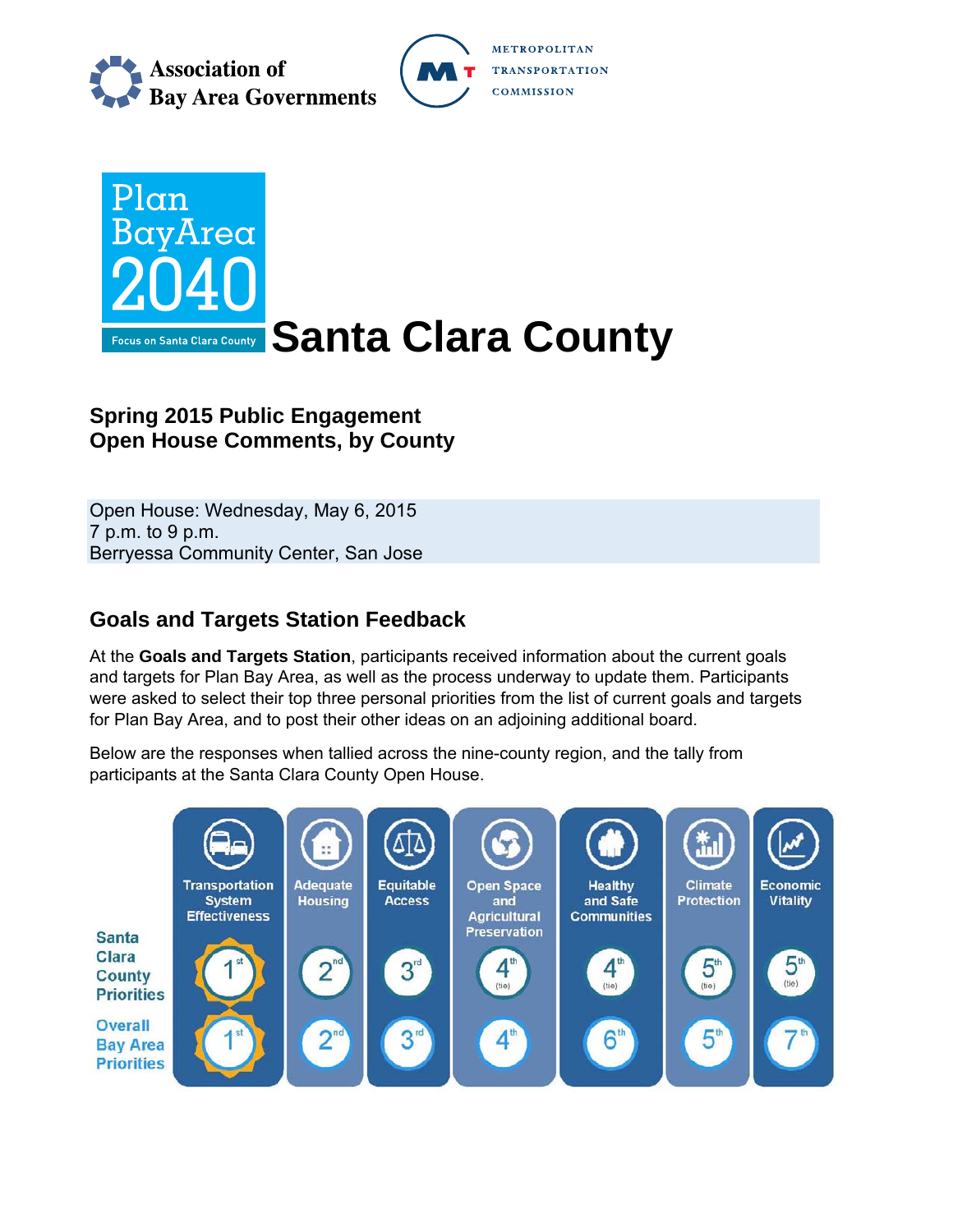#### Question**: Is anything missing from these goals?** *Below are responses from the Santa Clara County Open House.*

Creation of good jobs – planning and investing to increase living wage and middle wage jobs

10% is a cowardly goal for transportation effectiveness

Equitable Access – Ensure equal access for residents to open space and parks as well as housing and jobs

Open Space and Agricultural Preservation – Emphasize the protection of open space and agricultural uses outside UBG as well as within UGB

Economic Vitality = Grow livable wage and middle wage jobs

Regional housing demand/approvals

A goal for accessibility to public transport: How far to nearest stop? Can I, by public transport, reach my goal faster than if I walked? (Today, frequently not the case!)

Restricting water use and requiring sustainable irrigation

Push towards incentives to encourage full-time workers to take public transit rather than pay for HOT express lanes

Coordinate tracking most popular "Uber," "Lyft," and rideshare routes

Better transit integration across region – among multiple providers – better connectivity

**Water** 

**Education** 

Corporate accountability

More ambitious target for VMT per capita needed

Track commute times of low-wage workers (& internship under \$18/hr)

Homelessness

Projected who (demographics of what jobs) will become the dominant group of homeowners in 2040

Question**: What are the biggest challenges facing your community? The Bay Area?**  *Below are responses from the Santa Clara County Open House.*

Inadequate support of education and building future "innovators"

New affordable housing, particularly for very low and low-income residents and families

Inequity of income

Affordable housing!

And jobs that pay enough to afford cost of living

More farmers' markets

Displacement of low-income residents, mobile homeowners, and small businesses

Income inequality, which leads to prohibitive housing costs, income insecurity, countless stressors on families, etc.

Sustainable education for environmental stewardship rather than only focusing on STEM

Bicycle safety on downtown streets

Number of people under 30 (college grads vs. high school grads) underemployed and living at home

Housing affordability (plus two others voted for this)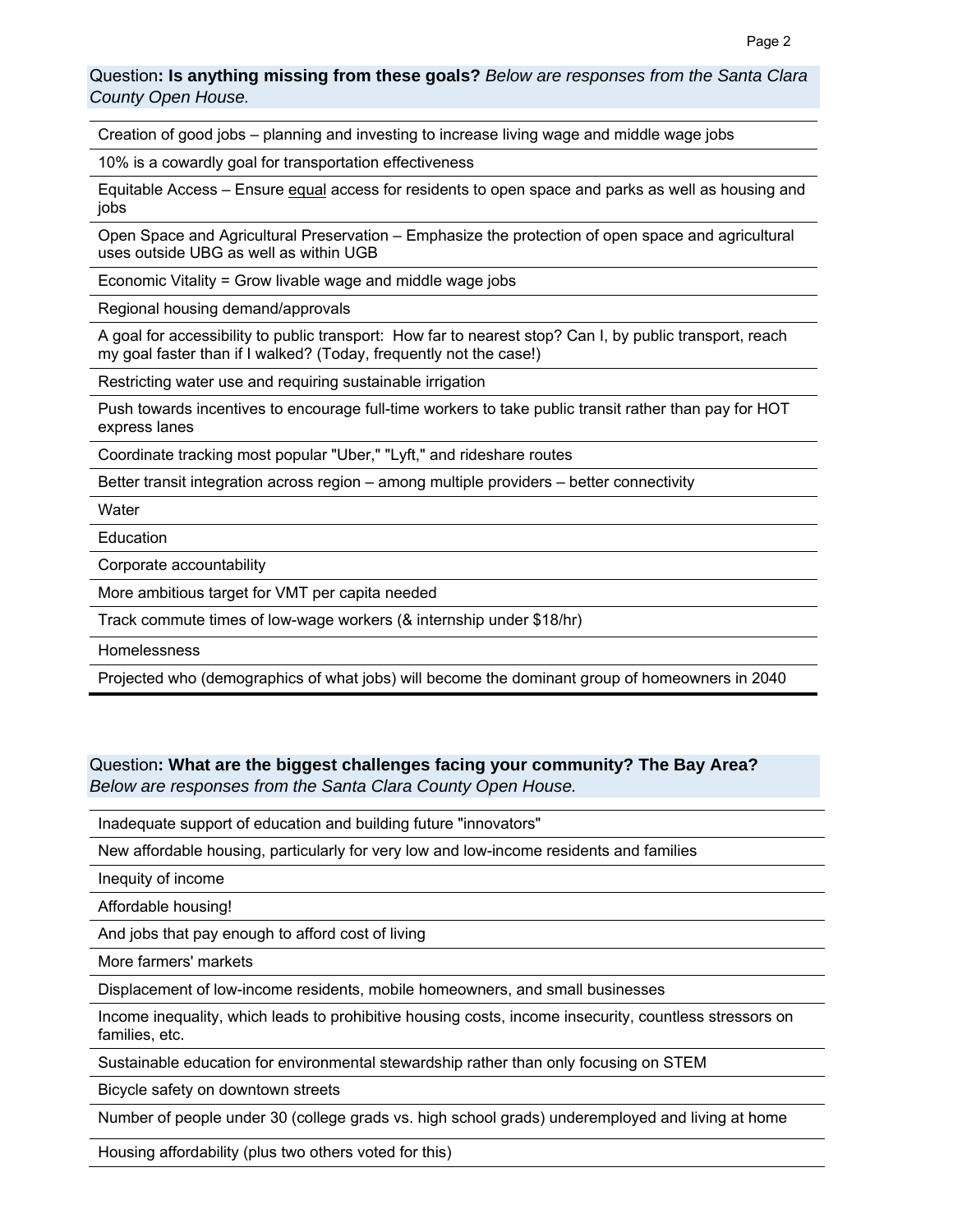Housing supply

Lack of sustainable good jobs – enough retail and low-wage service jobs.

Homelessness

Inequality – lack of good jobs outside of tech  $\rightarrow$  leading to homelessness or pushing people out of Bay Area

Question**: What are your ideas for solving these challenges?** *Below are responses from the Santa Clara County Open House.* 

Secure bike storage in apartments/townhomes and workplaces would help promote biking without arguing about taking away lanes/parking, etc.

Build more houses

Affordable housing regulated by rent stabilization and just cause evictions

Equitable Access – Promote regional trail connectivity to developed communities (e.g., bicycle trails)

Water waste, especially leaks, needs a "fix-it ticket." Here's a citation with a nominal administrative fee to get attention and an additional fine if the problem is not corrected by a deadline.

Get people out of their cars

Safe bicycle infrastructure benefits low-income people too.

More public transit (e.g., more places, running more frequently and longer hours)

Fair investment in our schools and opportunity development for our youth

Denser developments – less transportation needed, public transport more attractive

To wean people from lawns, be sure to locate, retain, and enhance park spaces within easy walk of suburban and urban homes

Integrate education K-grad degree.

Greater transportation options – more alternate, non-motorized transportation systems (bikeways)

Outreach to schools (college and high school) about how to vote and act

Protect good jobs

More \$ going to affordable housing (impact fees, inclusionary zoning, public benefit districts, etc.)

Interconnect public transport and feeder systems

Enforce water restrictions

Stop building more roads and lanes: - repair what we have; - improve public options

Make communities bicycle and pedestrian friendly (see Netherlands)

Hold high tech and corporations accountable for investing in our communities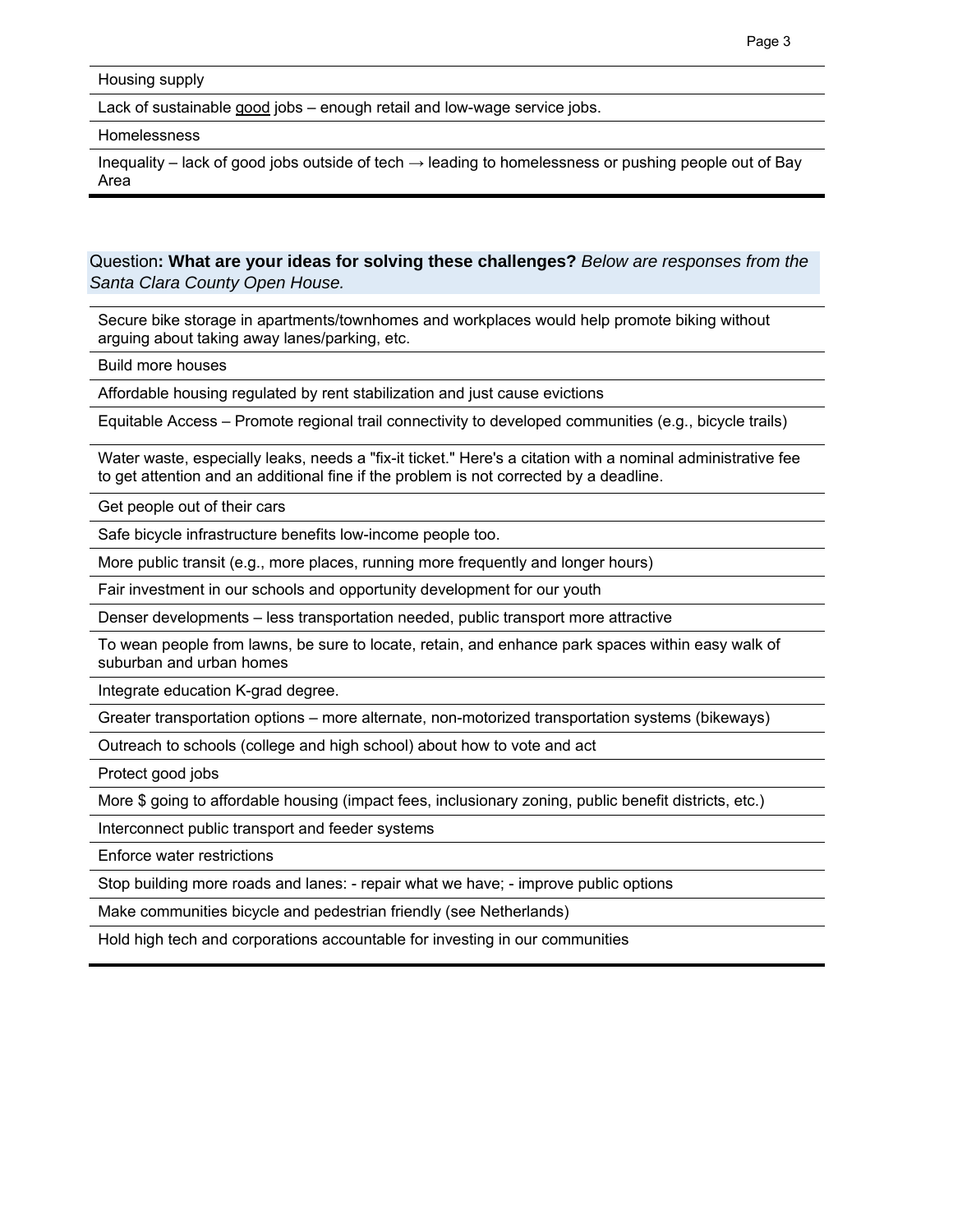## **Transportation Station Feedback**

How should we support the mobility needs of Bay Area residents now and over the next quartercentury? The Transportation Station included displays about currently planned local and regional transportation projects (highways, public transit, bicycle/pedestrian, local road improvements, etc.). On an accompanying board, participants were asked to post ideas for new projects, then to share their biggest transportation challenges and offer solutions for improving their trips.

Question**: What projects are missing? What would make it easier for you to get where you need to go?** *Below are responses from the Santa Clara County Open House.*

Bike lane on Great America Parkway - Disappears at 101 where drivers are accelerating up to freeway speeds. Reappears a few hundred feet later.

Consistent system for how/when traffic lights detect bikes. Presently, I have to guess whether a particular lane can detect me. If not, I may be stuck in a particular (e.g. left turn) lane without any real option of getting out of the intersection.

Comprehensive plan for main bike routes\* in the city of Santa Clara. \*Where they should be and how they match in Sunnyvale, San Jose, etc.

Bus rapid transit on San Tomas Expressway with matching connections to BRT on El Camino.

I hope you pay more attention to public transit

More bicycle projects

Less emphasis on highways/motorists

Keep the BART station in East San Jose/5 Wounds, otherwise people who most need BART access won't be able to get to it.

Light rail line from Embarcadero Station to Ran Rafael or Novato over Golden Gate Bridge.

Bridges are full. Restore the single rail from East Bay to Palo Alto -- Westbound in morning; East in the evening.

Continue coordinating ticket systems between different agencies

BART service to Livermore. Station in Irvington in Fremont not needed. I live in Irvington.

Single lane each way from west end of Dumbarton Bridge to 101 Oregon Expressway and Embarcadero Road

Widen commercial Road between Zanker and Oakland Road

Coordinate arrival/departure so that passengers can transfer

Assign certain bus stops as official transfer places

Regarding "safe routes to school," include bike lanes to and around the (high) schools.

BART Alum Rock @ 28th Street Station will be vital to East San Jose and points south.

Is there coordination with ride-share programs (i.e., Lyft, Uber, Yahoo/Google buses)?

Add left turn lane from Oakland Road to 101 North

Why no advanced transit? Personal rapid transit is less expensive tan LRT and BART but offers better service. See www.sunnyhillsneighborhood.org/crossing.html

A second north-south bike route in the city of Santa Clara. Existing "options" are: - San Tomas Aquino trail (closed at night, during rain, stadium events); - Lafayette, San Tomas Expressway - scary; - Great America Parkway - very scary, especially at night at 101).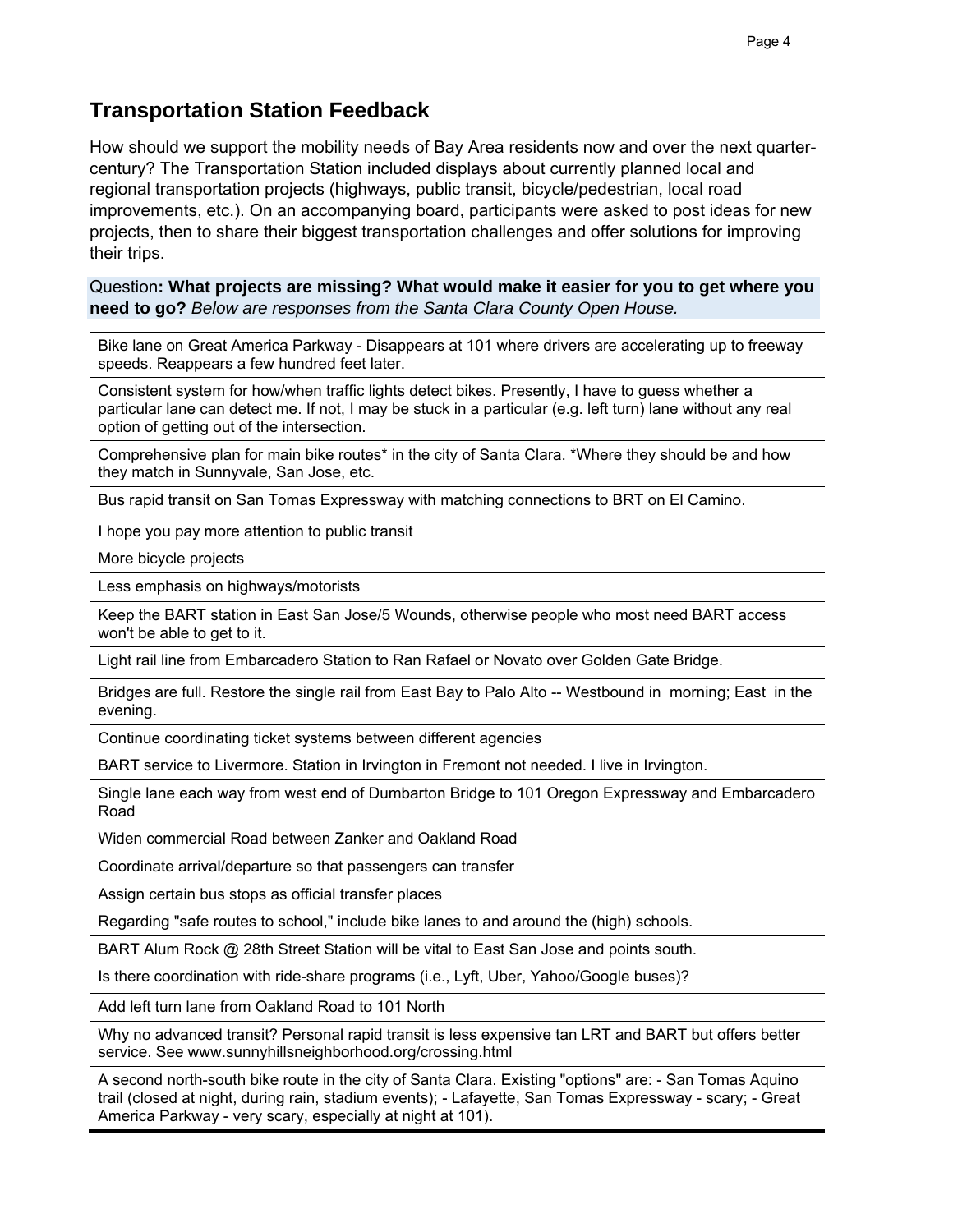Question**: What are the biggest transportation challenges in your town? In the Bay Area? What would make it better?** *Below are responses from the Santa Clara County Open House.* 

Transit not easy, takes too long and not inexpensive.

Need all transit agencies to coordinate to make experience more customer friendly.

Transit systems not coordinating efforts – are operating in silos.

More routes, more service, longer hours. It's a big investment, but really the only way to make transit work for people. \*Dedicated lane BRT!

## **Looking Ahead Station Feedback**

To plan for how best to invest in transportation and housing in the future, local agencies, regional agencies, private businesses and community organizations need information on what to expect: Who will live in the Bay area and where? Where will they work? What kinds of jobs and incomes will be available?

At the Looking Ahead Station, participants received information on how ABAG develops population and economy forecasts, as well as how past projections compared to actual numbers. Participants were asked to share their feedback on two key questions:

Question**: What possibilities most excite you (about the future of your community)?**  *Below are responses from the Santa Clara County Open House.* 

How do these breakout city by city?

Plan Bay Area's zero sprawl vision and OneBayArea grants (hopefully future increases in \$)

Tremendous resources available to us in the Bay Area

Political ideology and age majority shift in next 20 years

### Question**: What concerns you about the future of your community?** *Below are responses from the Santa Clara County Open House.*

It's ridiculous that R-1 zoning even exists. Don't cave in to the NIMBYs.

Displacement of low-income families and the region becoming a playground for only the wealthy. (a second person agreed with this)

Maintaining open educational opportunities for colleges' graduates

Housing for middle class - no subsidies. High average house cost.

Affordable housing.

Buying a house or trailer

Access from urban, developed areas to parks, open space and trails

Middle class wage stagnation. Minimum wage drives up cost. No legislative help to middle class.

Variety of housing types that provide options for multi-generational families to live in close to work, school, parks

I am very concerned about housing-job balance in new developments (PDAs). I believe that creating this balance is the only long-term sustainable way to reduce VMT and air pollution.

Income inequality and inflated home prices